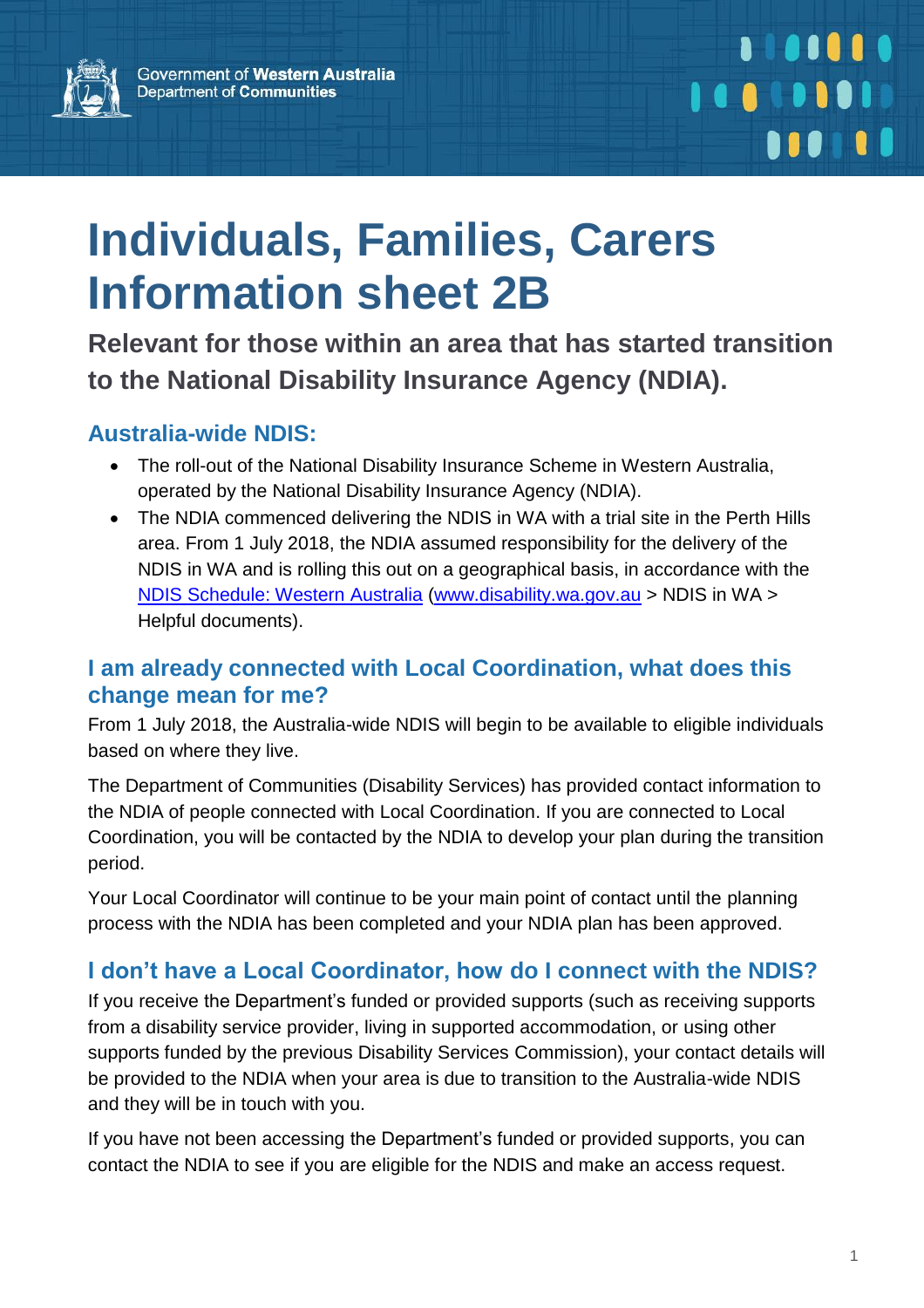

NDIA access request can be made by:

- phone: 1800 800 110
- visiting the NDIA's Midland office at 78-80 Railway Parade, Midland WA 6056
- phone: the Midland office on 08 9235 7200.

# **What is the difference between the Department's Local Coordinators and the NDIA's Local Area Coordinators?**

**Local Coordinators –** are employed by the State Government's Department of Communities (Disability Services). They work with individuals, families, guardians and carers to provide personalised, flexible and responsive support. This includes, for example, the provision of information, assistance with individual planning, exploration and identification of supports and services, and connection to local community.

Once an individual becomes part of the Australia-wide National Disability Insurance Scheme (NDIS), administered by the National Disability Insurance Agency (NDIA), they can no longer access support through the State Government's Local Coordination model.

**Local Area Coordinators –** NDIA's Local Area Coordination model is delivered through the Partners in the Community Program. On 9 July 2018 an NDIS Partners in Community Program WA Round (external) grant was announced for interested applicants. The application period for the grant closes on 20 August 2018.

Information on the [NDIA's Local Area Coordination](https://www.ndis.gov.au/communities/local-area-coordination#state) model is online [\(www.ndis.gov.au](http://www.ndis.gov.au/) > Communities > Local Area Coordination).

Details on the [NDIA grants](https://www.ndis.gov.au/about-us/grants.html) are online [\(www.ndis.wa.gov.au](http://www.ndis.wa.gov.au/) > About us > grants).

#### **Can I keep seeing my Local Coordinator?**

Your Local Coordinator will continue to be your main point of contact until the planning process with the NDIA is complete and your Australia-wide NDIS plan is approved.

#### **Requests for eligibility and assessment reports (for NDIA eligibility)**

The NDIA has begun contacting people in transition areas to start the access process for the Australia-wide NDIS. While you may receive a letter or phone call saying that you "may" be eligible to access the Australia-wide NDIS and that it would be helpful to have any "recent disability assessments or reports" on hand, this does **not** mean you need to provide historic diagnostic evidence to prove eligibility.

In most circumstances this information is **not** required to prove eligibility if you are already in receipt of specialist disability supports and services. See "Defined Programs" for further advice.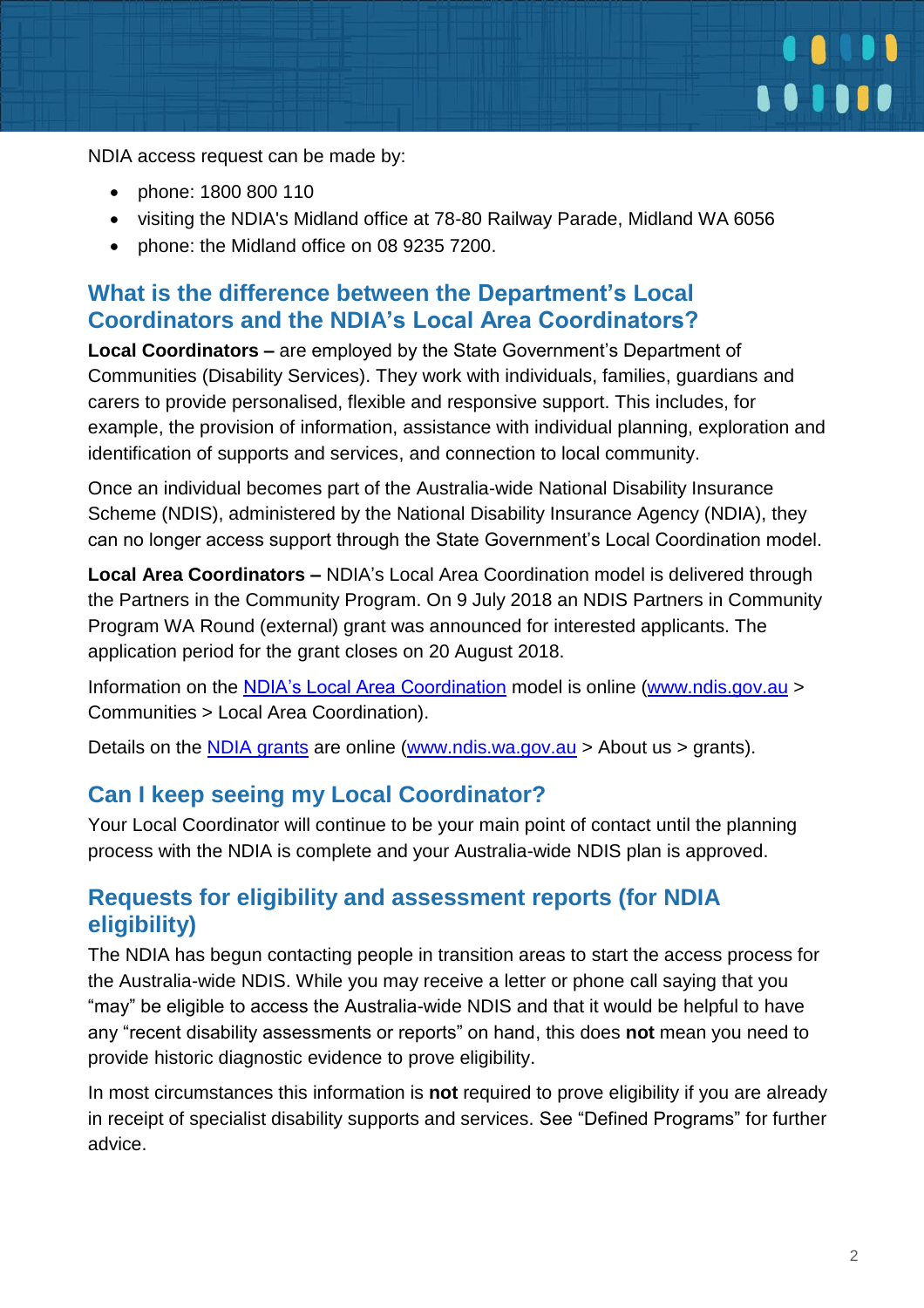

#### **Defined Programs**

Individuals who currently receive specialist disability supports and services from State or Commonwealth government programs are generally included in what the NDIA refers to as "Defined Programs". This includes people who are connected with the Department's Local Coordination service or who are receiving services from a disability service provider.

Defined programs are programs that have requirements aligned to the NDIS disability criteria. This means prospective participants will generally be considered to have satisfied the disability requirements **without further assessment or evidence being required**.

Note, proof of age and residency status may be requested. The NDIA's website provides further information regarding what supports and services are considered to be [Defined](https://www.ndis.gov.au/operational-guideline/access/list-c.html)  [Programs](https://www.ndis.gov.au/operational-guideline/access/list-c.html) [\(www.ndis.wa.gov.au](http://www.ndis.wa.gov.au/) > Op Guideline – List c – defined programs).

# **IT and systems issues**

The NDIA system has identified that in transition areas there is sometimes a single record where there is more than one family member connected to the Department (e.g. multiple siblings). Families have apparently been advised by the NDIA that they will need to submit a new access request to allow the remaining family member/s' access to the NDIS.

This is **incorrect,** and the Department is working with the NDIA to correct this system issue. There is no need to make an access request to the NDIA if you are already in receipt of supports and services through the Department. If you are asked by the NDIA to make an access request, please contact your Local Coordinator for advice.

# **I / my family member is on the waiting list for a diagnostic assessment from the Department**

If you have referred someone (or referred yourself) to the Department for a diagnostic assessment and are waiting for this to occur, you may have received a letter from the Department's Eligibility and Assessment Team regarding the next steps.

The Eligibility and Assessment Team will progress with your diagnostic assessment and confirm the outcome to you in writing. Where a diagnosis is confirmed, information will also be provided about how to access supports from the NDIS.

# **What types of supports are / aren't funded?**

The [types of supports](https://www.ndis.gov.au/participants/reasonable-and-necessary-supports.html) that may or may not be funded are available on the NDIA website [\(www.ndis.wa.gov.au](http://www.ndis.wa.gov.au/) > participants > what are reasonable and necessary supports).

# **Further information**

If you have not yet transferred to the NDIA, you can contact your Local Coordinator in the first instance for further information.